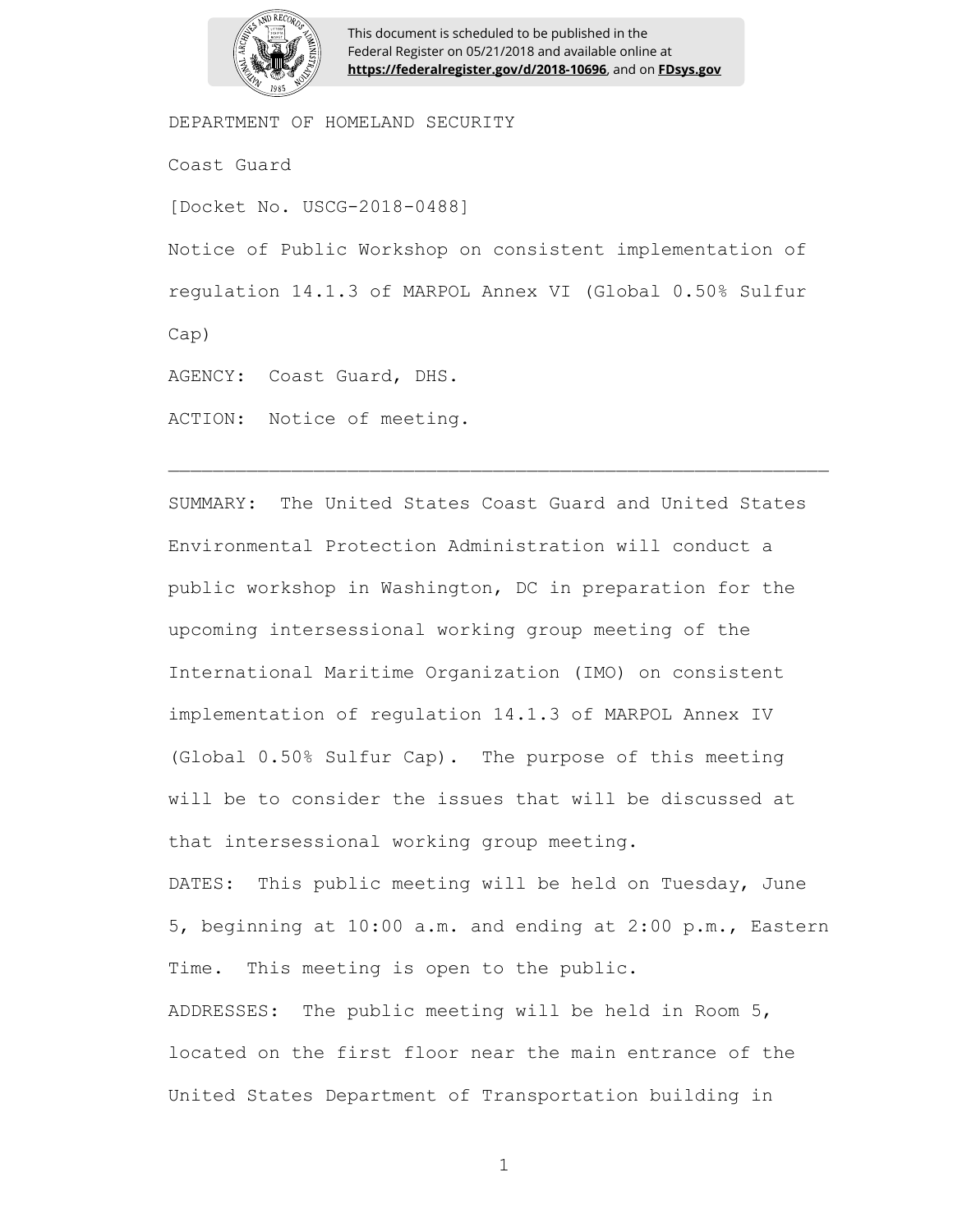Washington DC. The United States Department of Transportation building is located at 1200 New Jersey Ave, Southeast, in Washington, DC, across the street from the Navy Yard–Ballpark Metro Station. Due to security requirements, each visitor must present a valid governmentissued photo identification (for example, a driver's license) in order to gain entrance to the building. Those desiring to attend the public meeting should contact the Coast Guard ahead of the meeting (see FOR FURTHER INFORMATION CONTACT) to facilitate the security process related to building access, or to request reasonable accommodation.

FOR FURTHER INFORMATION CONTACT: For additional information about this public meeting you may contact Mr. Wayne Lundy by telephone at (202)372-1379 or by email at Wayne.M.Lundy@uscg.mil.

SUPPLEMENTARY INFORMATION: Annex VI to the International Convention for the Prevention of Pollution from Ships (MARPOL Annex VI) addresses air pollution from ships. Regulation 14 addresses particulate matter (PM) and sulfur oxide (SOx) emissions through fuel sulfur content limits. Beginning on January 1, 2015, fuel used in ships operating in designated Emission Control Areas (ECAs), including the North American and U.S. Caribbean Sea ECAs, may not exceed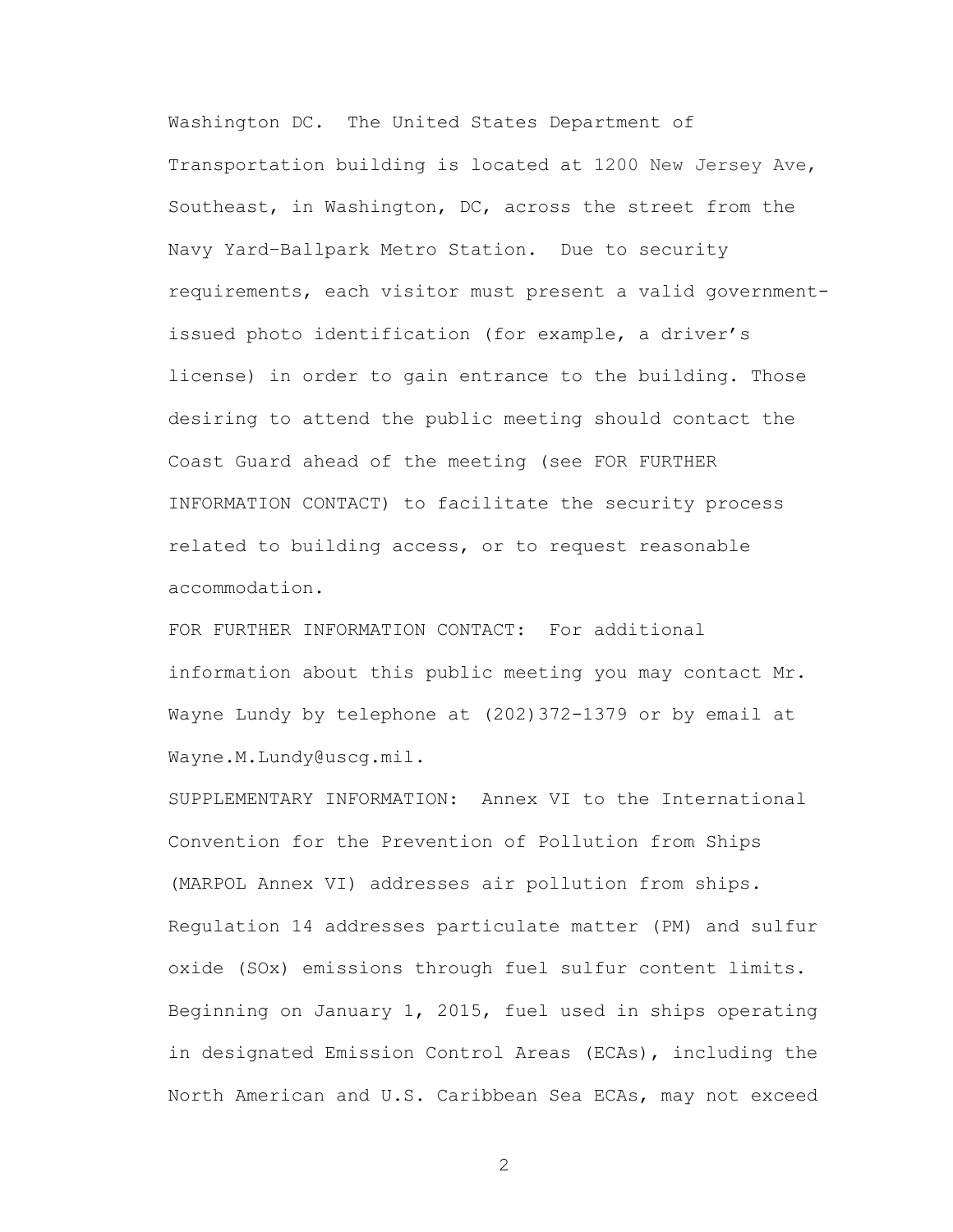1,000 ppm. Outside of designated ECAs, the sulfur content of marine fuel currently may not exceed 35,000 ppm; this limit will be reduced to 5,000 ppm beginning on January 1, 2020.

As required by Regulation 14.8 of Annex VI, the 2020 global sulfur cap was reviewed and the limit was confirmed by the Marine Environment Protection Committee at its  $70<sup>th</sup>$ session in 2017. At the  $71^{st}$  session, the Marine Environment Protection Committee agreed on a new work output to consider measures to promote consistent implementation of the global sulfur cap to address industry concerns and promote a level playing field with regard to compliance and enforcement of the new standards. An intersessional working group meeting will be held in July 2018, and recommendations will be provided to the 73<sup>rd</sup> session of the Marine Environment Protection Committee that meets in October 2018.

To obtain stakeholder input in advance of the intersessional working group meeting, the Coast Guard and EPA will conduct a meeting on Tuesday, June 5 at the United States Department of Transportation building in Washington, DC. At this meeting, the Coast Guard and EPA will provide background information on the MEPC action; afterwards, a discussion will be moderated by Coast Guard to consider the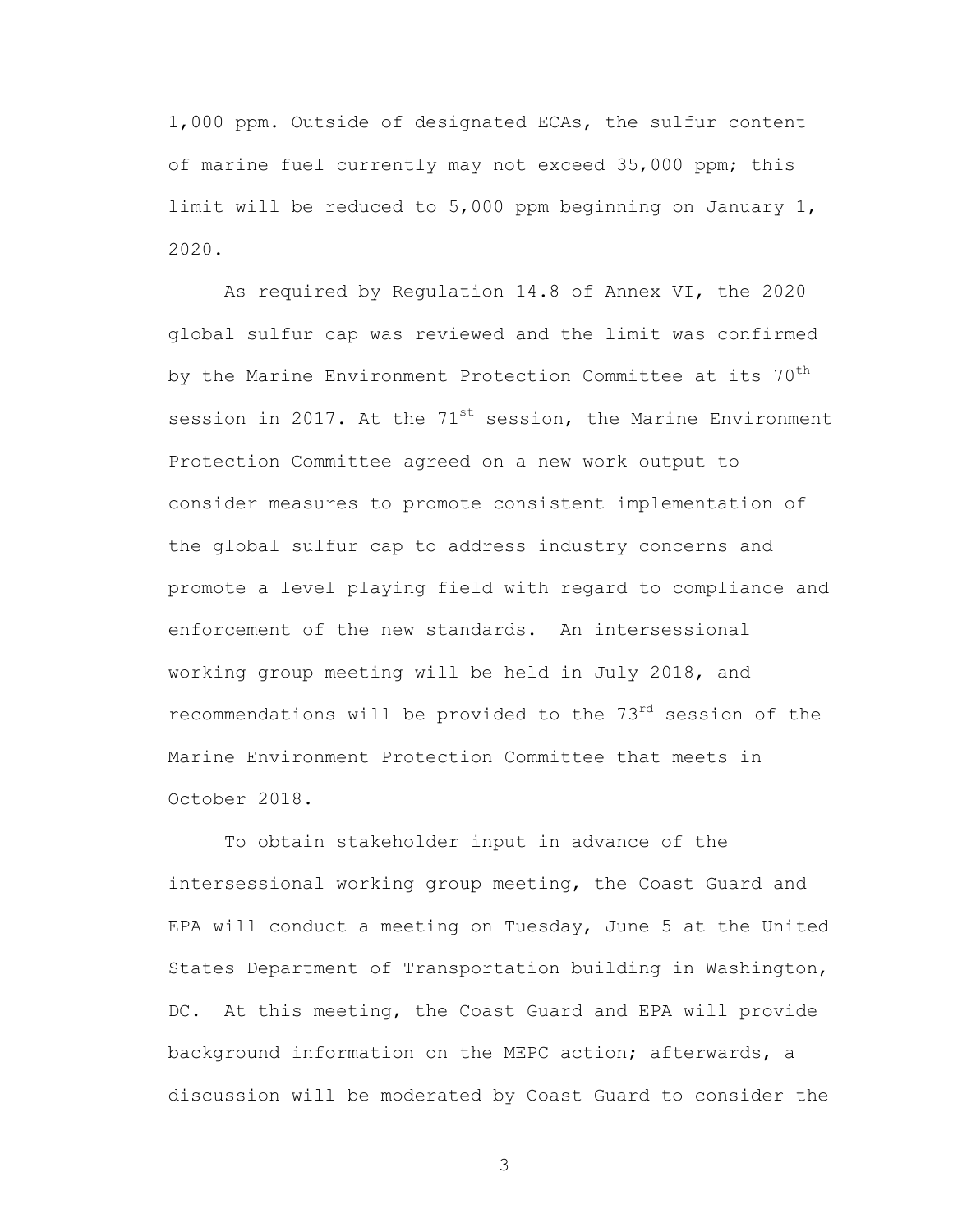following topics.

- o What preparatory and transitional issues should be considered, and how should they be addressed? Ship owners are expected to develop plans and procedures to ensure their ships operate with compliant fuel beginning January 1, 2020. However, issues may arise for a short period after the effective date of the global sulfur cap that may impede compliance. Stakeholders are encouraged to describe what these issues are, how they may be resolved, and the length of time they are expected to occur.
- o Are there safety and machinery impacts associated with the use of blended fuels, and how should these be addressed? At this time it is not known the extent to which fuels compliant with the 2020 global sulfur cap will be purpose refined or blended. Stakeholders are encouraged to describe whether they expect to use blended fuels and whether they expect to adopt special procedures to handle and use such fuels.
- o Regulation 18.2 requires ships to report fuel oil nonavailability. One option being addressed by the Committee is the creation of a formal Fuel Oil Non-Availability Reporting (FONAR) system, which would require a ship to file a report with the port State,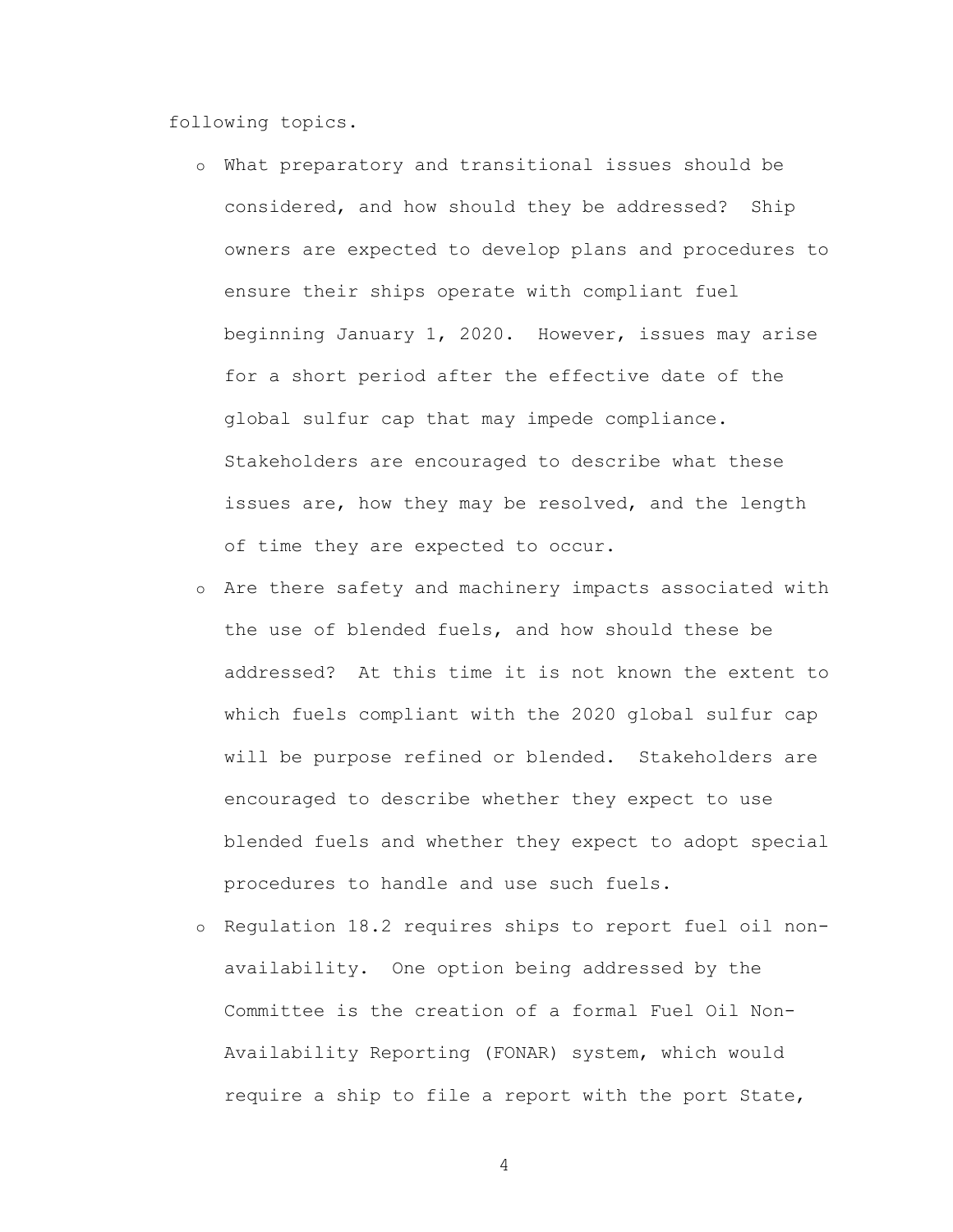the ship's flag administration, and potentially the IMO, if the ship is unable to obtain compliant fuel without deviating from its planned voyage. Stakeholders are encouraged to indicate if such a system would be helpful and, if so, whether the reporting be uniform, the information that should be included in a standard format, how efforts to obtain compliant fuel should be documented, and where the report should be filed.

o What shipboard verification procedures should be encouraged/required, and how can these procedures facilitate verification? As specified in Annex VI, assessment of a ship's compliance with the fuel sulfur limits relies on examination of bunker delivery notes and, potentially, analysis of the MARPOL sample. Stakeholders are encouraged to indicate how this system can be improved to provide timely analysis of this information (e.g., ship-prepared summary reports of bunker delivery notes). Stakeholders are also invited to provide input on other methods to verify compliance, such as onboard fuel sampling or other types of verification (e.g., continuous SOx emission monitoring).

o What methods and procedures can port States adopt to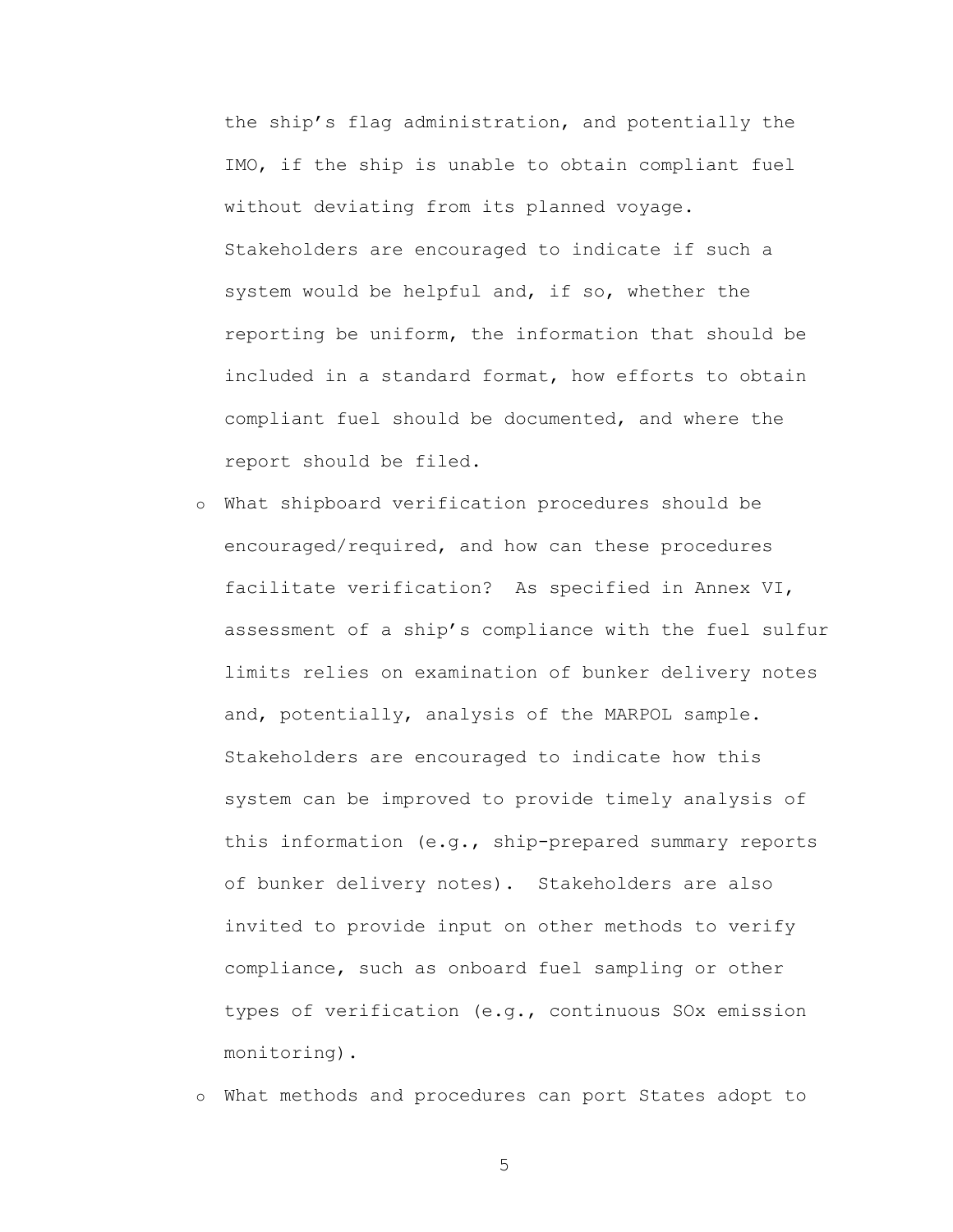facilitate a level playing field?

- o What methods and procedures can flag States adopt to facilitate a level playing field?
- o What type of guidance, if any, would be helpful to ensure consistent implementation and a level playing field?

This meeting is open to the public. Please note that the public meeting has a limited number of seats and may close early if all business is finished. Those interested in attending should contact Mr. Wayne Lundy by telephone at (202) 372-1379 or by email at Wayne.M.Lundy@uscg.mil.

Summaries of comments made, materials presented, and lists of attendees will be available on the docket at the conclusion of the meeting. To view comments and materials in the docket, go to http://www.regulations.gov at any time, enter the docket number "USCG-2018-0488" in the Search box, and click on "Go>>."

## Information on Services for Individuals with Disabilities

For information on facilities or services for individuals with disabilities or to request special assistance at the meeting, contact Mr. Wayne Lundy at (202) 372-1379 or by email at Wayne.M.Lundy@uscg.mil as soon as possible.